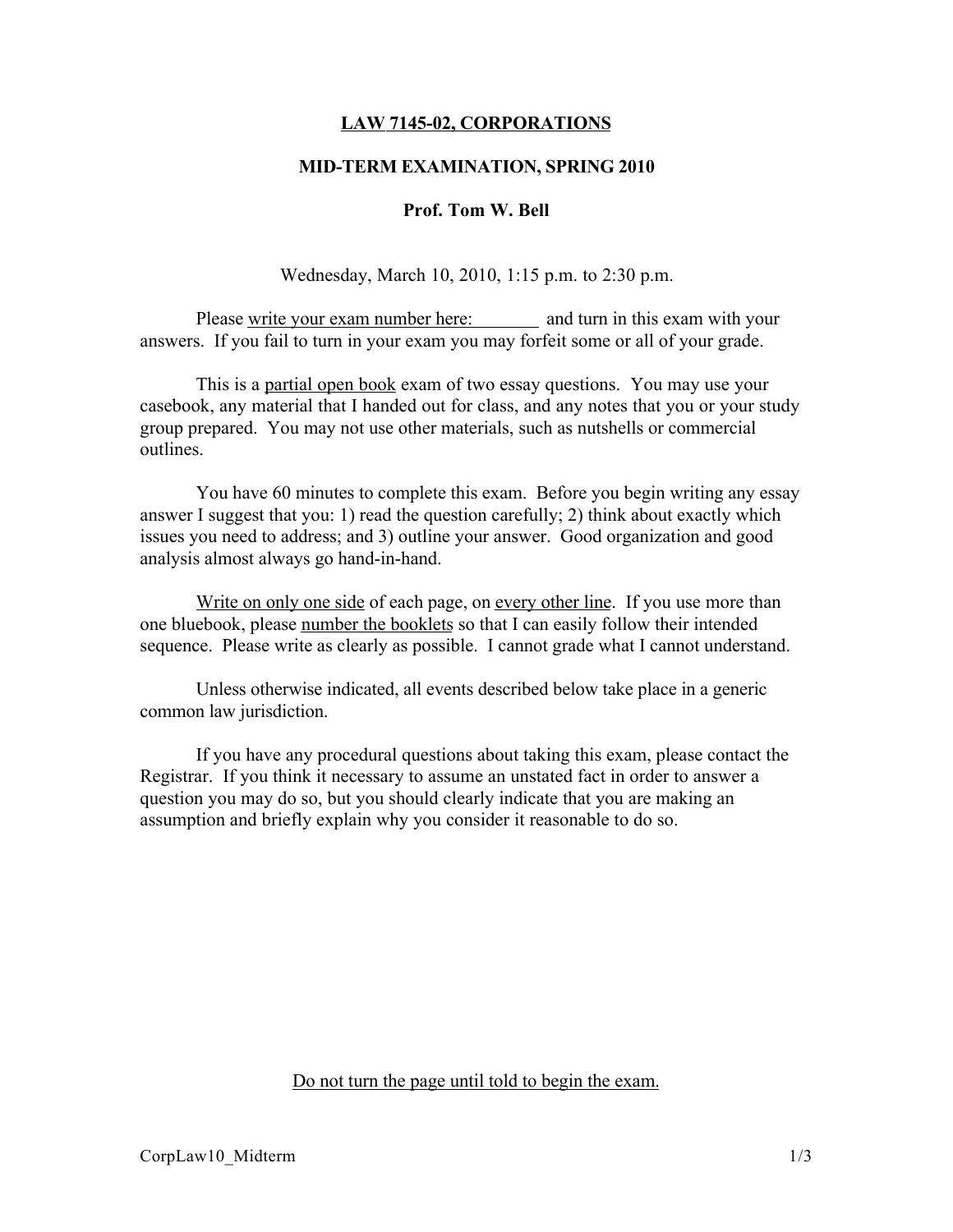# Essay Question 1

1/3rd of exam's total grade (suggested time: 20 minutes)

Frank started a dog-walking business. After some months of building up a client base, he found that he had more work than he could handle, so he hired Cindy to help out. In addition to having a knack with dogs, Cindy also had a background in accounting. Frank thus let Cindy manage the accounts of the business and often sought her advice on management issues. Worried that she might not act in his interest unless she had the same incentives, Frank arranged to give Cindy a 35% share in the profits of the business rather than a regular salary.

Although this arrangement served Frank well for some years, he recently approached you, his attorney, with a problem: Despite a steady clientele, his dogwalking business has in recent months seen a decline in profits. Cindy has explained this as due to an increase in various overhead costs, such as insurance and taxes, but Frank suspects that Cindy has been tampering with the books and pocketing more than her fair share of the profits. He thus wants to fire her and more generally restructure his business in order to take advantage of an opportunity, which came to him by way of one of his clients, Dr. Vet, to branch out into dog boarding.

Please write Frank a short memorandum drawing on material we have covered in our course and advising him on how best to deal with this problem.